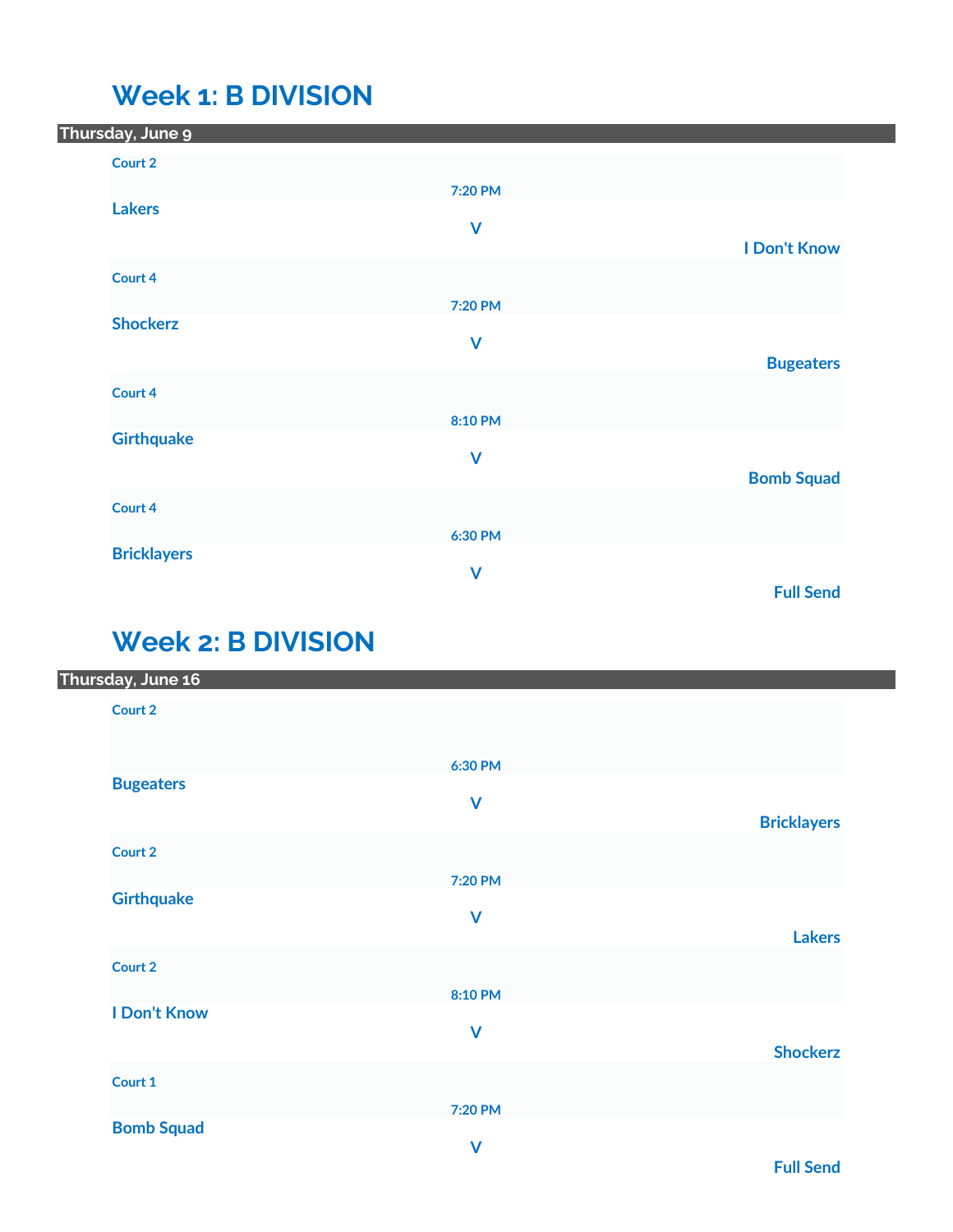### **Week 3: B DIVISION**

| 7:20 PM |                                                                      |
|---------|----------------------------------------------------------------------|
|         |                                                                      |
|         | <b>Bomb Squad</b>                                                    |
|         |                                                                      |
| 8:10 PM |                                                                      |
|         |                                                                      |
|         | <b>Girthquake</b>                                                    |
|         |                                                                      |
| 6:30 PM |                                                                      |
|         |                                                                      |
|         | <b>I Don't Know</b>                                                  |
|         |                                                                      |
|         |                                                                      |
|         |                                                                      |
|         | <b>Full Send</b>                                                     |
|         | $\mathbf v$<br>$\mathbf v$<br>$\mathbf v$<br>6:30 PM<br>$\mathsf{V}$ |

## **Week 4: B DIVISION**

| Thursday, June 30   |              |                    |
|---------------------|--------------|--------------------|
| Court 4             |              |                    |
|                     | 7:20 PM      |                    |
| <b>Bomb Squad</b>   |              |                    |
|                     | $\mathsf{V}$ |                    |
|                     |              | <b>Lakers</b>      |
| Court 4             |              |                    |
|                     | 6:30 PM      |                    |
| <b>I Don't Know</b> |              |                    |
|                     | $\mathsf{V}$ |                    |
|                     |              | <b>Bricklayers</b> |
| Court 1             |              |                    |
|                     | 6:30 PM      |                    |
| <b>Girthquake</b>   |              |                    |
|                     | $\mathsf{V}$ |                    |
|                     |              | <b>Bugeaters</b>   |
| Court 2             |              |                    |
|                     | 7:20 PM      |                    |
| <b>Full Send</b>    |              |                    |
|                     | $\mathsf{V}$ |                    |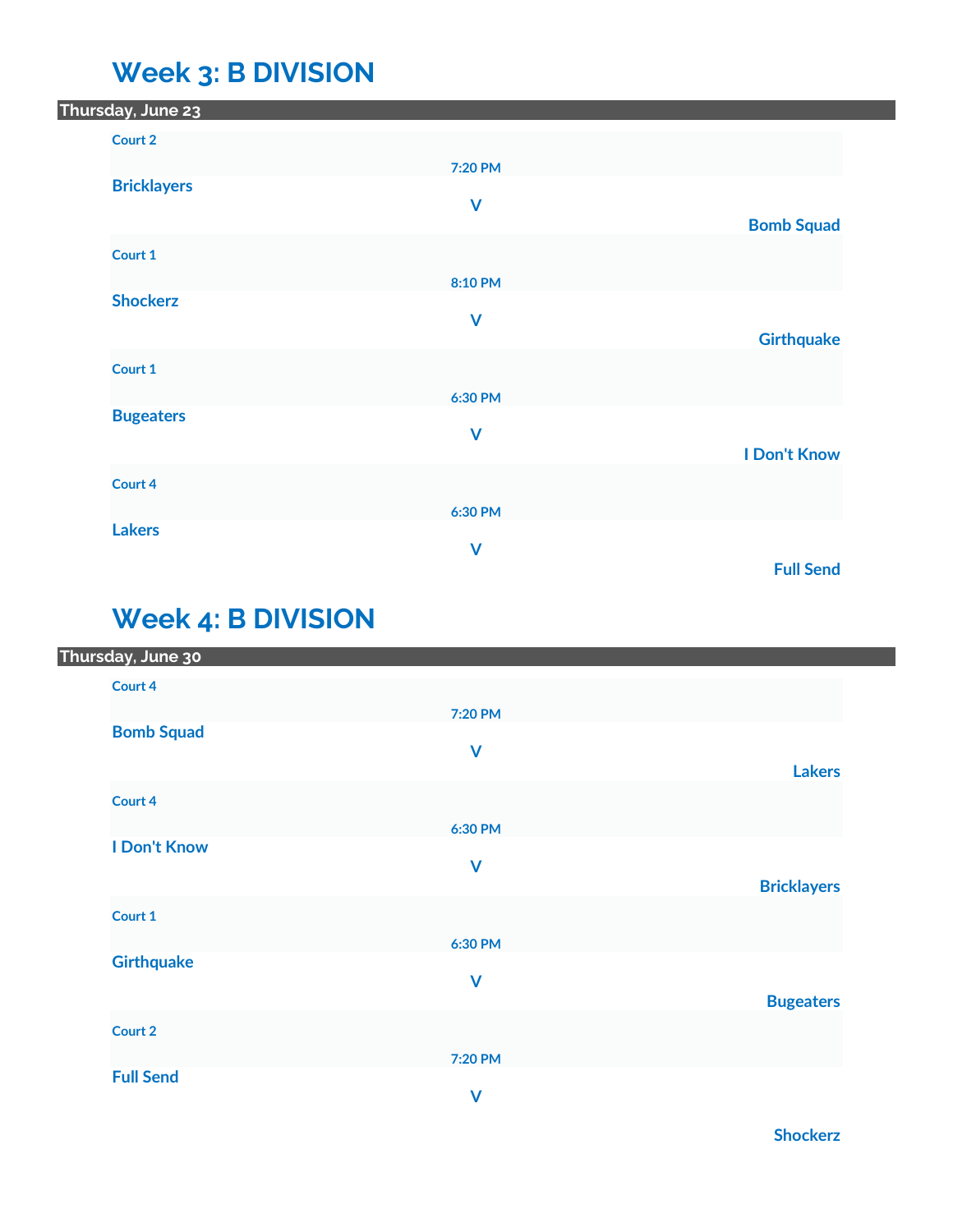### **Week 5: B DIVISION**

| 7:20 PM |                                                          |
|---------|----------------------------------------------------------|
|         |                                                          |
|         | <b>Girthquake</b>                                        |
|         |                                                          |
| 7:20 PM |                                                          |
|         |                                                          |
|         | <b>Full Send</b>                                         |
|         |                                                          |
| 8:10 PM |                                                          |
|         |                                                          |
|         | <b>Bomb Squad</b>                                        |
|         |                                                          |
| 6:30 PM |                                                          |
|         |                                                          |
|         | <b>Bricklayers</b>                                       |
|         | $\mathbf V$<br>$\mathbf V$<br>$\mathbf V$<br>$\mathbf v$ |

## **Week 6: B DIVISION**

| Thursday, July 14  |              |                     |
|--------------------|--------------|---------------------|
| Court 1            |              |                     |
|                    | 6:30 PM      |                     |
| <b>Full Send</b>   |              |                     |
|                    | $\mathbf v$  | <b>I Don't Know</b> |
| Court 1            |              |                     |
|                    |              |                     |
| <b>Lakers</b>      | 8:10 PM      |                     |
|                    | $\mathbf v$  |                     |
|                    |              | <b>Shockerz</b>     |
| Court 4            |              |                     |
|                    | 6:30 PM      |                     |
| <b>Bricklayers</b> | $\mathsf{V}$ |                     |
|                    |              | <b>Girthquake</b>   |
| Court 2            |              |                     |
|                    | 7:20 PM      |                     |
| <b>Bomb Squad</b>  |              |                     |
|                    | $\mathsf{V}$ |                     |

**Bugeaters**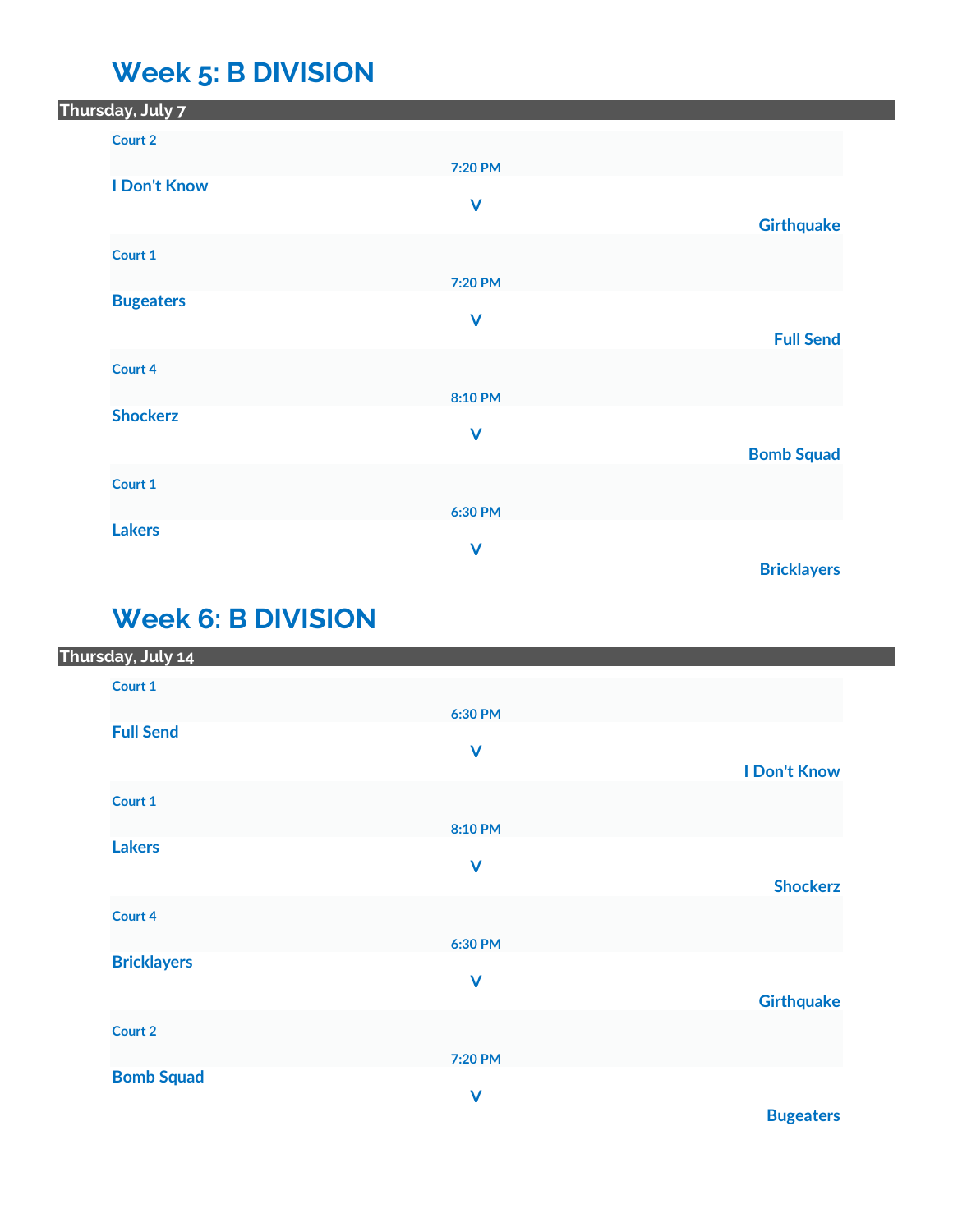### **Week 7: B DIVISION**

| Thursday, July 2 <mark>1</mark> |                         |                    |
|---------------------------------|-------------------------|--------------------|
| Court 4                         |                         |                    |
|                                 | 7:20 PM                 |                    |
| <b>I Don't Know</b>             | $\mathsf{V}$            |                    |
|                                 |                         | <b>Bomb Squad</b>  |
| Court 4                         |                         |                    |
|                                 | 8:10 PM                 |                    |
| <b>Girthquake</b>               |                         |                    |
|                                 | $\mathbf v$             | <b>Full Send</b>   |
| Court 2                         |                         |                    |
|                                 | 7:20 PM                 |                    |
| <b>Shockerz</b>                 |                         |                    |
|                                 | $\mathbf v$             | <b>Bricklayers</b> |
| Court 4                         |                         |                    |
|                                 | 6:30 PM                 |                    |
| <b>Bugeaters</b>                |                         |                    |
|                                 | $\overline{\mathsf{V}}$ |                    |
|                                 |                         | <b>Lakers</b>      |

## **Week 8: B DIVISION**

| Thursday, July 28   |                         |                   |
|---------------------|-------------------------|-------------------|
| Court 4             |                         |                   |
|                     | 8:10 PM                 |                   |
| <b>Bomb Squad</b>   |                         |                   |
|                     | $\mathsf{V}$            |                   |
|                     |                         | <b>Girthquake</b> |
| Court 2             |                         |                   |
|                     | 7:20 PM                 |                   |
| <b>I Don't Know</b> |                         |                   |
|                     | $\mathsf{V}$            |                   |
|                     |                         | <b>Lakers</b>     |
| Court 4             |                         |                   |
|                     | 7:20 PM                 |                   |
| <b>Bugeaters</b>    |                         |                   |
|                     | $\mathsf{V}$            |                   |
|                     |                         | <b>Shockerz</b>   |
| Court 1             |                         |                   |
|                     | 6:30 PM                 |                   |
| <b>Full Send</b>    |                         |                   |
|                     | $\overline{\mathsf{V}}$ |                   |

**Bricklayers**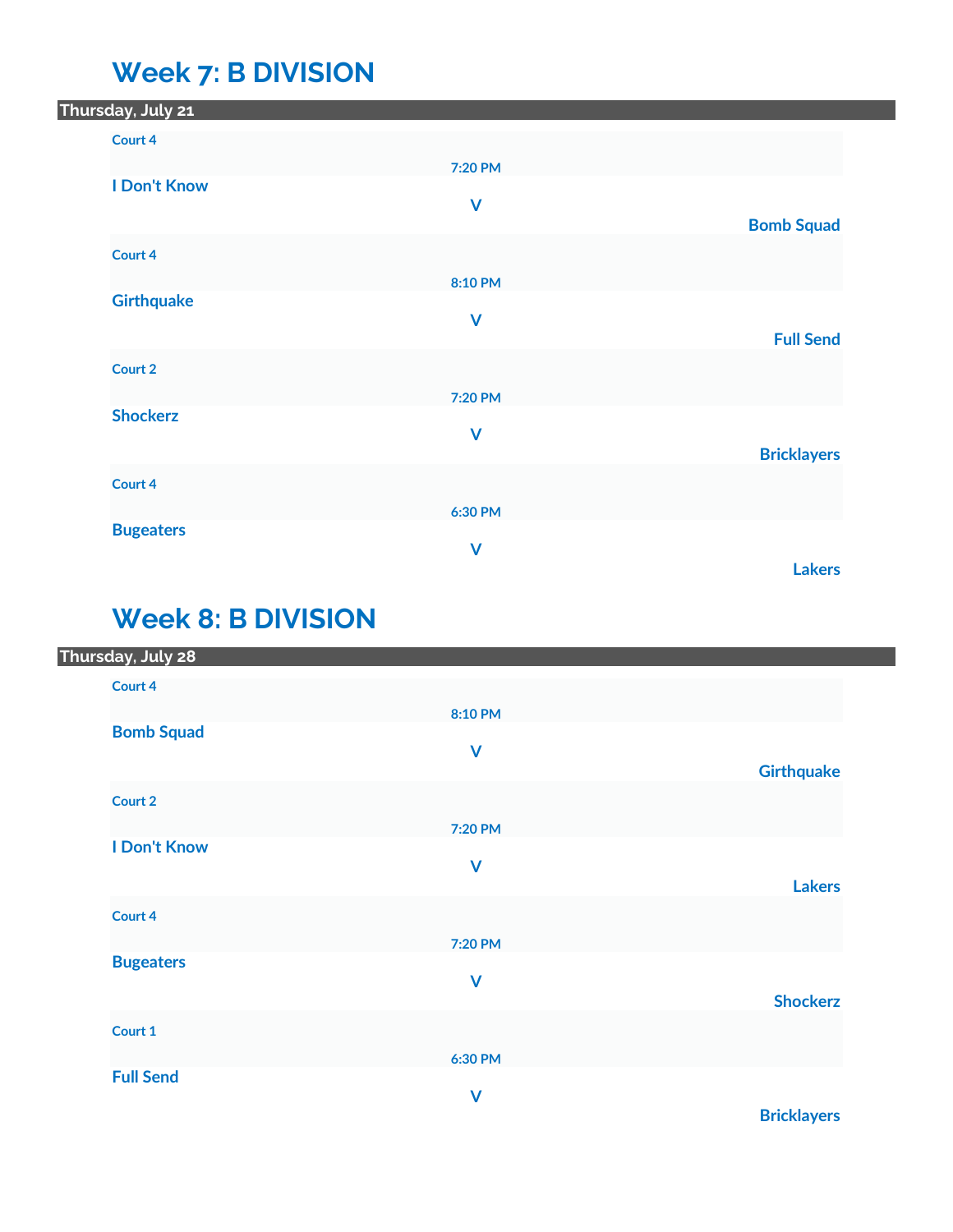## **Week 9: B DIVISION**

| Thursday, August 4 |              |                     |
|--------------------|--------------|---------------------|
| Court 1            |              |                     |
|                    | 6:30 PM      |                     |
| <b>Bricklayers</b> |              |                     |
|                    | $\mathsf{V}$ | <b>Bugeaters</b>    |
| Court 4            |              |                     |
|                    | 7:20 PM      |                     |
| <b>Lakers</b>      |              |                     |
|                    | $\mathsf{V}$ | <b>Girthquake</b>   |
|                    |              |                     |
| Court 1            |              |                     |
| <b>Shockerz</b>    | 7:20 PM      |                     |
|                    | $\mathsf{V}$ |                     |
|                    |              | <b>I Don't Know</b> |
| Court 1            |              |                     |
| <b>Full Send</b>   | 8:10 PM      |                     |
|                    | $\mathsf{V}$ |                     |
|                    |              | <b>Bomb Squad</b>   |

# **Week 10: B DIVISION**

|  | Thursday, August 11 |              |                    |
|--|---------------------|--------------|--------------------|
|  | Court 1             |              |                    |
|  |                     | 6:30 PM      |                    |
|  | <b>I Don't Know</b> |              |                    |
|  |                     | $\mathbf v$  |                    |
|  |                     |              | <b>Bugeaters</b>   |
|  | Court 1             |              |                    |
|  |                     | 8:10 PM      |                    |
|  | <b>Girthquake</b>   |              |                    |
|  |                     | $\mathsf{V}$ |                    |
|  |                     |              | <b>Shockerz</b>    |
|  | Court 1             |              |                    |
|  |                     | 7:20 PM      |                    |
|  | <b>Bomb Squad</b>   |              |                    |
|  |                     | $\mathsf{V}$ |                    |
|  |                     |              | <b>Bricklayers</b> |
|  | Court 4             |              |                    |
|  |                     |              |                    |
|  | <b>Full Send</b>    | 6:30 PM      |                    |
|  |                     | $\mathsf{V}$ |                    |
|  |                     |              |                    |

**Lakers**